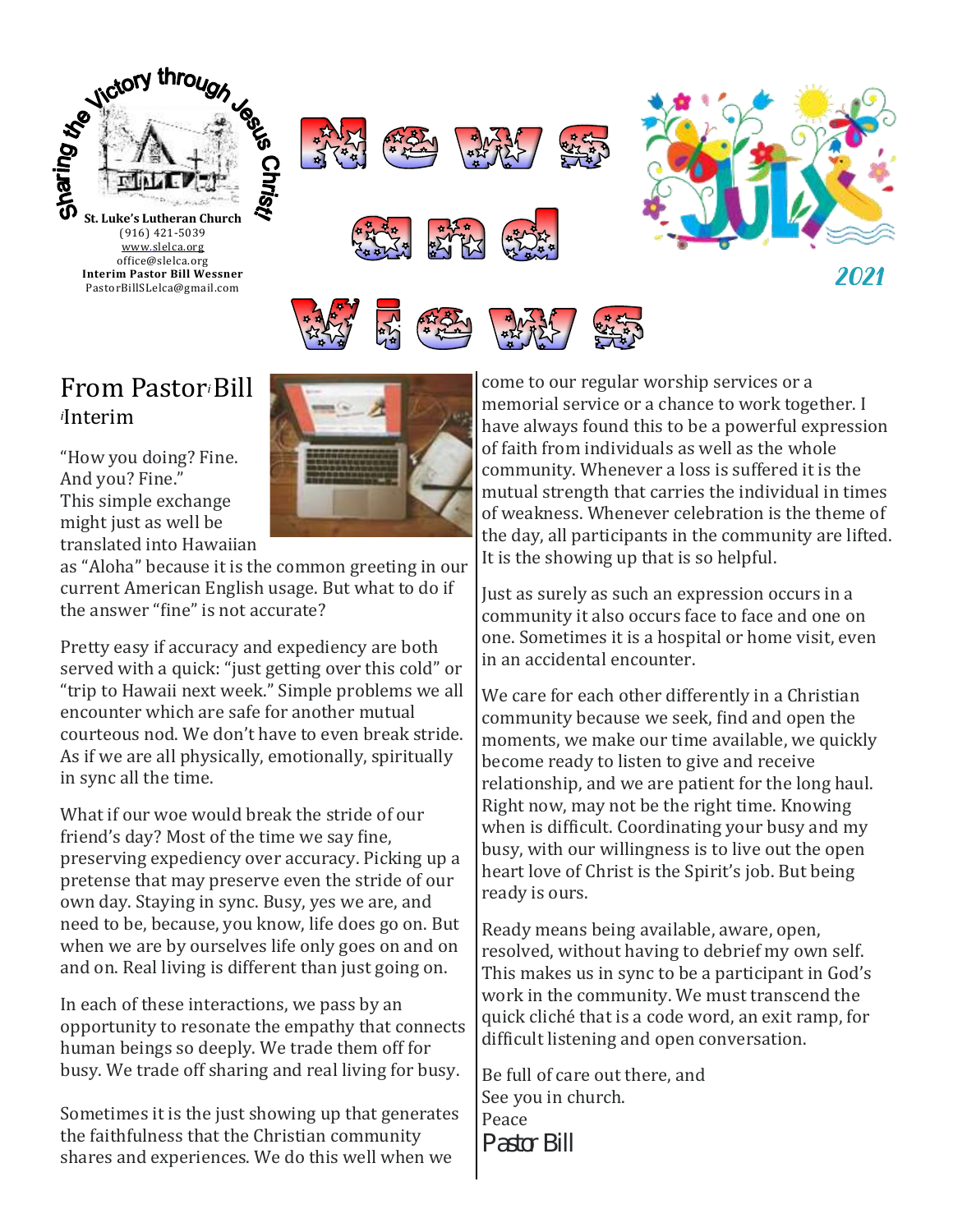## **In-Person Worship Updates**

The Reopening Task Force held a meeting on June 17th to address what changes St. Luke's might make that are in line with Governor Newsom's "opening" California. The following changes were agreed on:

**Masks** will no longer be required for fully vaccinated individuals, but will still be required for those who are not vaccinated.

However, **Masks will still be required for those who wish to sing during services.** This decision was based on studies from two colleges that Pastor Bill received from Michael Duffek. Small particles of water/moisture from our mouths float further and stay longer. Singers should also continue to be

six feet apart -- both inside and outside! Because we can now sing in church, the choir members who have been meeting on Friday mornings to



record the hymns of the day will no longer do so. Also, due to the recommended distance of six feet apart, the pews will continue to be left as they are, with every other pew taped off.

**Communion kits** will continue to be used at this time.

**Attendance** will still be taken at the door.

**Directional signs** will be taken off the floor.

**Offering plates** will continue to be placed on the tables in the back of the Sanctuary, rather than passed around.

The Church's **Air Conditioning** can be used.

In God's Love, Shirley Prouty, Chair

### **Property Board Custodian Employed and Other Efforts**



Throughout 2021, the Property Board has and will continue to, limit expenditures, as funds are uncertain during this transition period. Improvements and similar work that can be delayed are being postponed. However, required maintenance work is not being deferred. Some critical completed efforts are noted below.

**Custodian:** In early April, the Property Board received an email from Vanguard Cleaning Services that they could not continue the janitorial contract at the current rate of \$510 per month. Vanguard had serviced St. Luke's since 2015. The Board determined, and the Council approved, that the most economical solution was to employ a custodian. The logical choice was to hire the person who performed the actual cleaning work under the Vanguard contract. Thus, Maria Ruiz was hired as St. Luke's Custodian, beginning May 3. **Welcome aboard Maria.** 

Next time you see a kind lady, busy cleaning the church facilities, introduce yourself to Maria.

**Other:** Other recent significant Property Board efforts are listed below.

- On a regular basis, various Property Board members have checked the facilities during this period of minimal usage.
- Hired a contractor to replace the "access" door at the north end of the Schultz Hall Addition. This was a carryover project from 2020. Cost - \$880.
- Assisted the Reopening Committee. Purchased and installed materials to facilitate the reopening of the church facilities. Cost - \$553.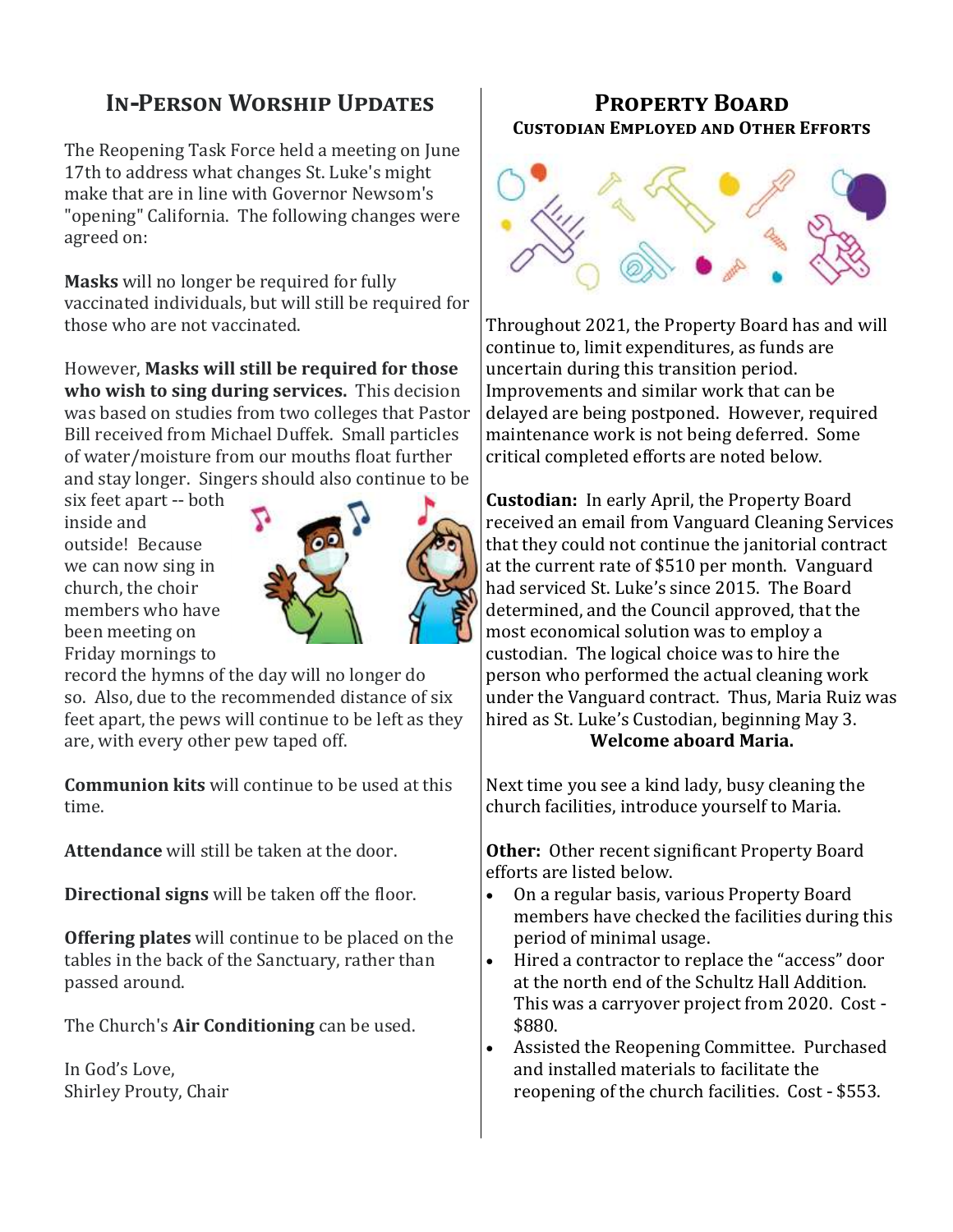- Continued to work with W-ELCA on a suitable replacement for the broken ice maker, which was sold "as is" for \$300.
- Kept the roses and other shrubbery pruned. Thank you Board Member Bruce Kiser and his faithful crew.
- Conducted a successful "All Members Work Day", primarily to prepare for the Easter services.
- Employed a large vehicle and crew to remove several existing debris piles and the debris along the building foundations. The cost was paid for by a Property Board member.
- In April, hired a plumber to repair a major leak in the main line for the irrigation system. Cost – \$375.
- Employed a landscaper to replace an irrigation control valve. Cost – \$300.
- In May, hired a plumber to repair two, leaking urinals. Cost – \$266.
- Assisted Marlene Kiser and others to complete the installation of an Ethernet cable (for online services) through the facilities; thus, moving the cable out of sight and eliminating the tripping hazards.

Later this year, the Property Board will reserve \$2,000 for a future project to seal coat and restripe the Parking Lot. This work is required every five to seven years to preserve the parking lot.

Additional painting efforts are being deferred at this time.

**Thanks:** The Property Board thanks you for your continuing support. See you at this year's Fireworks Booth.

Clarence Korhonen, Chairperson St. Luke's Property Board.



As we look forward to opening the church please watch for information about an upcoming Bunco event, the date & time of the event, and when tickets will go on sale.

The next W-ELCA meeting is still planned for September 11, 2021, will be at 11:30 am inperson in the Schultz Hall. As the event comes closer a determination of luncheon will be made.

Yours in Christ Love, Marlene Kiser, WELCA President

## **Summer Mission Project**

The July and August Mission Project for Community Concerns and W-ELCA is the collection of basic school supplies for Charles Mack Elementary School and Parkway Elementary School. We have 120 backpacks to fill this year.

#### **Needs for Charles Mack Elementary School:**

- Pencils
- Pens
- **Crayons**
- Glue sticks
- Dry erase markers
- White boards
- **Scissors**
- Paper

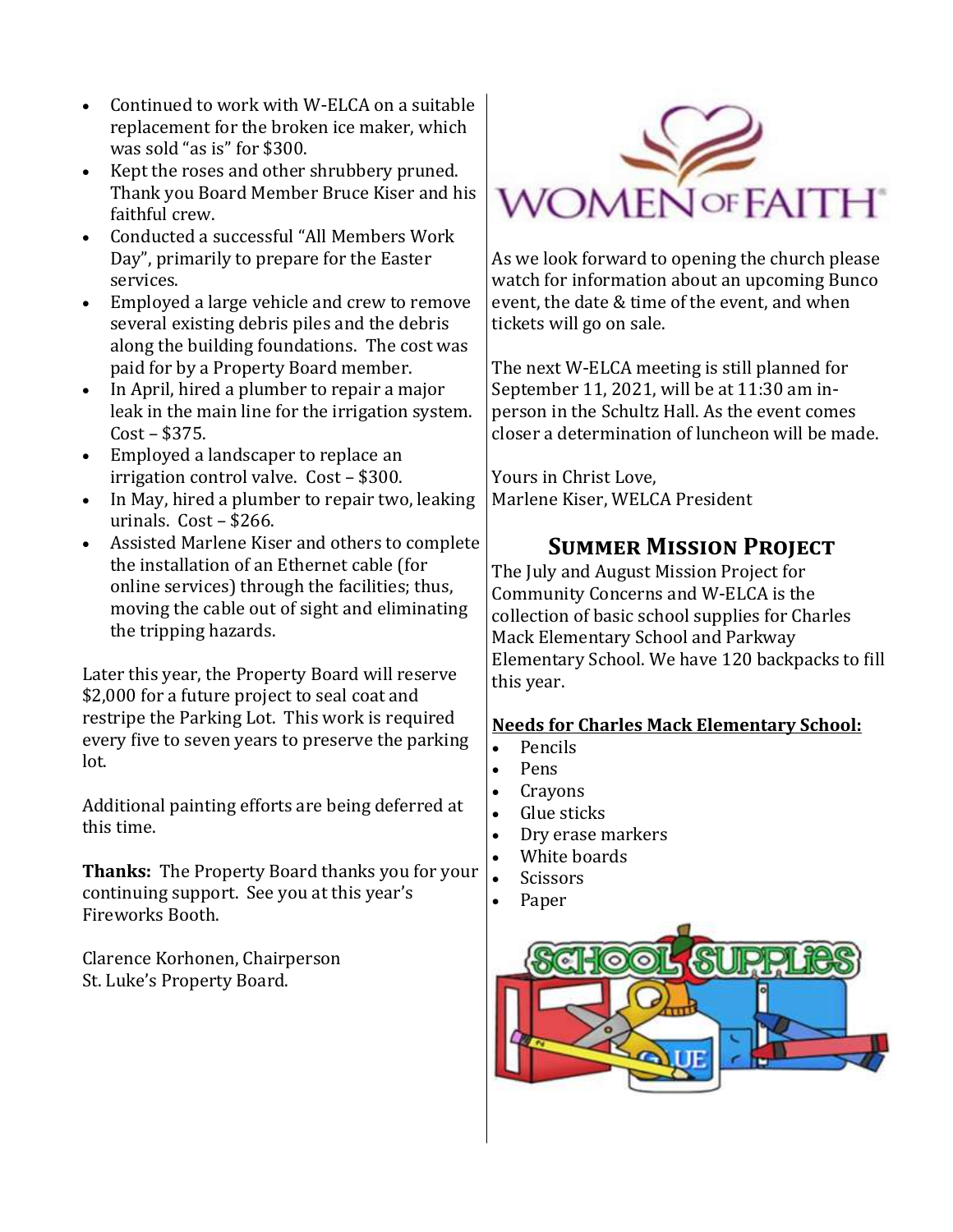#### **Needs for Parkway Elementary School:**

- Crayons
- Glue sticks
- Dry erase markers
- White boards
- Student Scissors
- Lined Paper
- **Markers**
- **Backpacks**



Please drop off any supply donations either in the Church Narthex as you come to church or you can drop them off before worship on Sunday morning. All supplies will be needed by July 25. On August 1 we will fill the backpacks. Mark your calendar. Many hands make light work!



Maria, St. Luke's Custodian, wishes to thank St. Luke's members for the card and gift in memory of her husband who recently passed.

Your thoughts and gift are much appreciated.



Look who came to Hot Springs--our first guests, Linda Fergurson, Sue Fechter and Boreal. They came through AR the end of May and stopped in Hot Springs on their way to NC to see Linda's daughter, Ginny and family. It was so much fun seeing them.

Ron & Pat Webb



 If you like to sing, join the Chancel Choir. No previous experience is required. There are no auditions and it is not necessary to know how to read music. The only requirements are a desire to learn to praise the Lord with song and a willingness to attend one weekday evening practice and Sunday morning 10:30 worship. If you are interested please contact our Jane Fanucci. Email: jef100bicen@yahoo.com or call (916) 224- 4917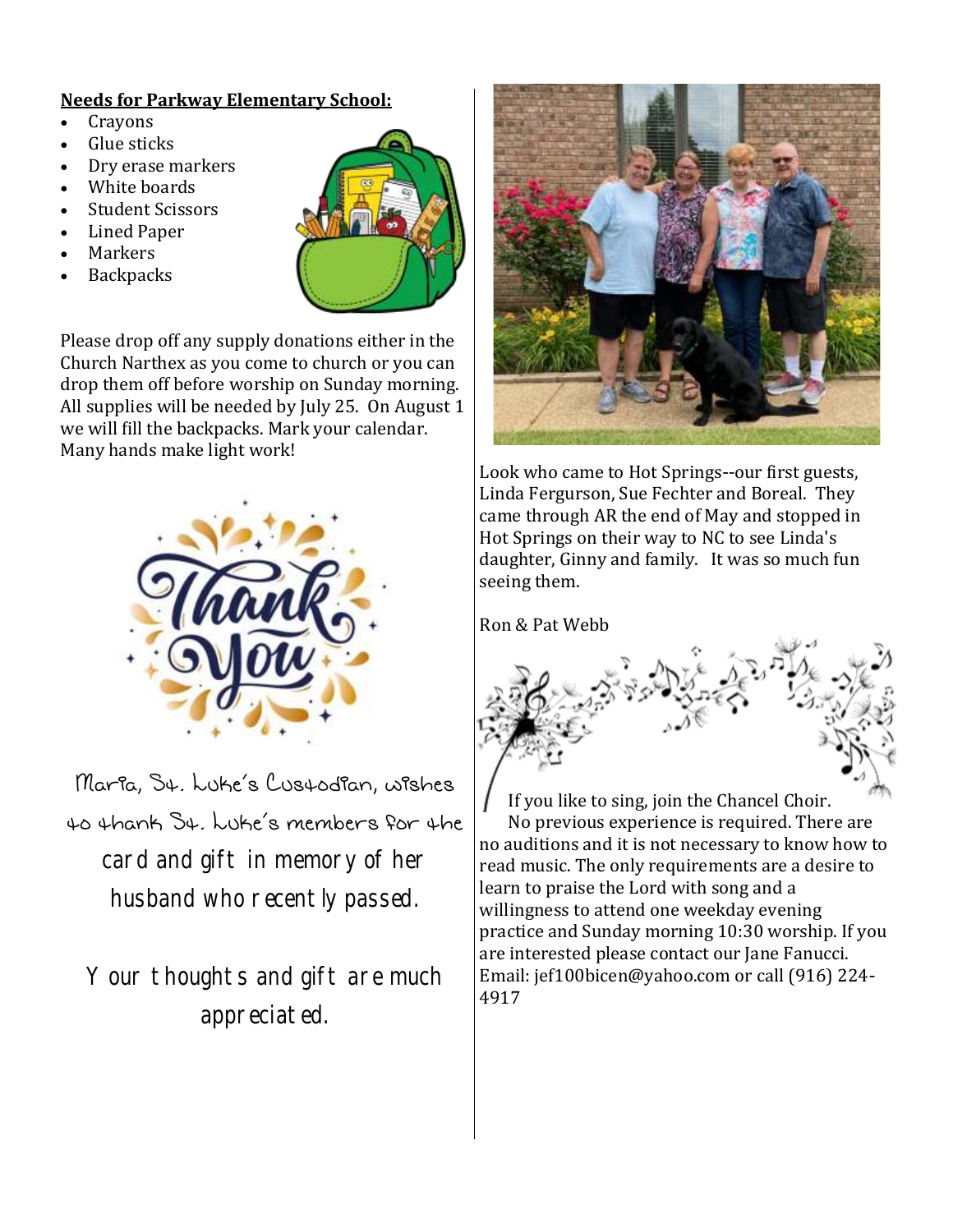# IT'S NOT TOO LATE, **LET'S CELEBRATE!**



Only a few days left to pick up everything you need for your block party extravaganzas! Whether you need to pick up just a few more finale items or a large assortment to keep your party rocking and rolling, we have everything you need to make your 4<sup>th</sup> of July spectacular! Come down to our booth located at 6366 Mack Road in the Food Source Parking Lot and choose from our huge selection of TNT Fireworks! We appreciate all your business as it helps fund the various Property Projects in and around St. Luke's Lutheran Church, Remember it's not too late to celebrate!



Any questions, see Larry Dockter!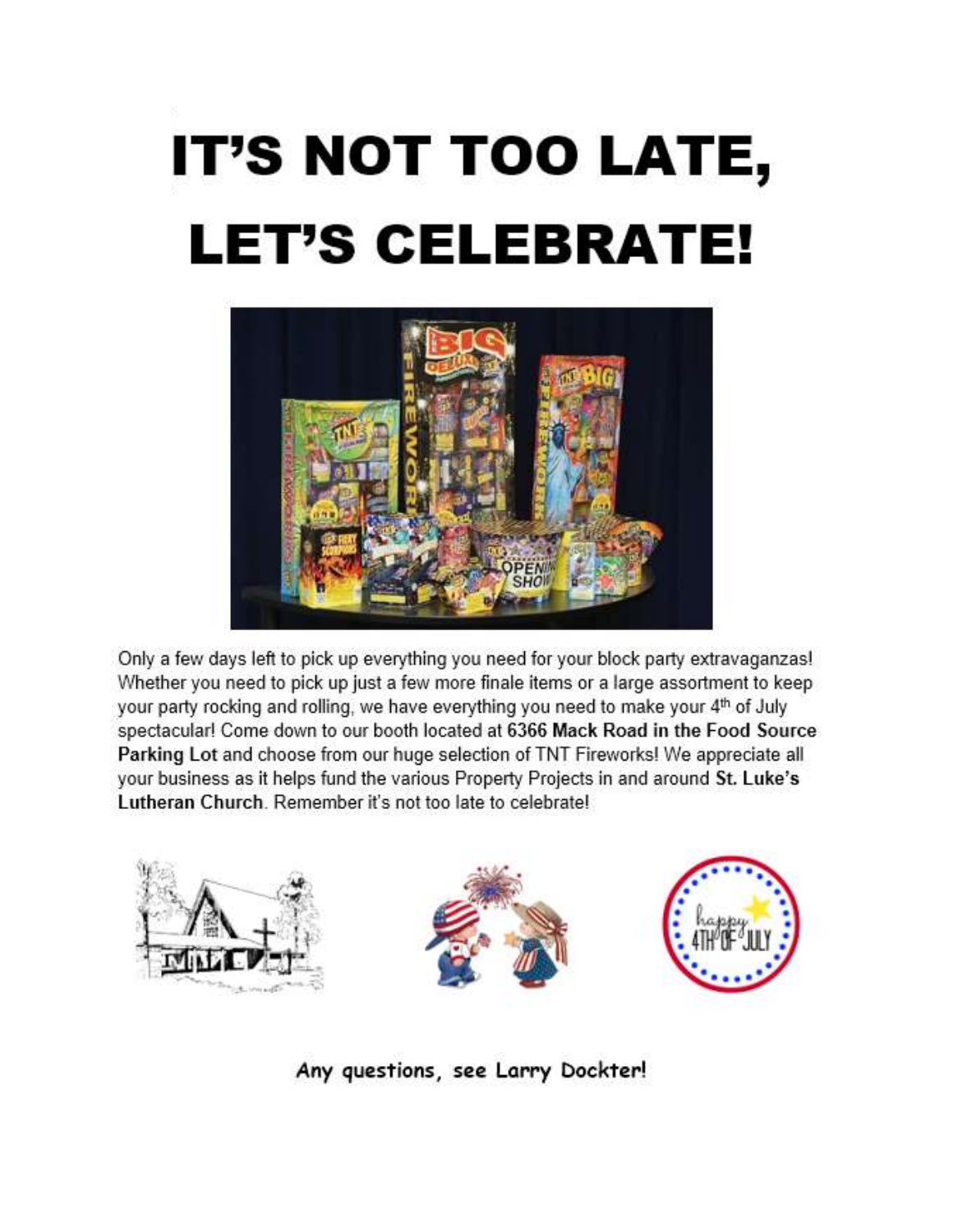#### **FINANCIAL SECRETARY'S REPORT**

*May 2021 (On-site worship services did not return until March 7, 2021 ).*

#### **Comments:**

- *a.* May had five Sundays.
- *b.* The number of unique contributors this month slightly increased from April; however, the increases must continue to attain the 2020 level.
- *c.* The May offerings increased nearly \$1,000 over last month but continue to lag the Budget by about 11 percent.
- *d.* If you have any questions or suggestions, please do not hesitate to contact me.

| Jack Fenske 916-714-3626, LRFenske@comcast.net |
|------------------------------------------------|
| St. Luke's Financial Secretary                 |

| <b>General Fund (Only) Contributions</b> |                   |                     |      |  |  |
|------------------------------------------|-------------------|---------------------|------|--|--|
| Data                                     | <b>This Month</b> | <b>Year to Date</b> |      |  |  |
| <b>Total</b><br><b>Contributions</b>     | \$14,946          | \$67,569            |      |  |  |
| <b>Compared to</b>                       | $-$1,749$         | $-$ \$8,442         |      |  |  |
| <b>Budget</b>                            | $-10.5%$          | $-11.1\%$           |      |  |  |
| <b>Compared to</b>                       | $-$ \$2,985       | $-$15,032$          |      |  |  |
| 2020                                     | $-16.6%$          | $-18.2\%$           |      |  |  |
| <b>No. of Contributors</b>               |                   |                     |      |  |  |
| 2021<br>(Current Year)                   | 60                | 55                  | avg. |  |  |
| 2020<br>(Last Year)                      | 67                | 67                  | avg. |  |  |
| <b>Other Contributions:</b>              |                   |                     |      |  |  |
| a. Fireworks Donations -                 |                   | \$50.00             |      |  |  |
| b. Offset Processing Fees-               |                   | \$3.00              |      |  |  |

*Note: Plus values are above Budget/Last Year; minus values are below.* 



| <b>Keith Spear</b> | July 01 |
|--------------------|---------|
| Bruce Kiser        | July 05 |
| Cliff Landaker     | July 06 |
| Kris Niemi         | July 06 |
| Bekka Roberts      | July 07 |
| Rosie Johnson      | July 08 |
| Alvin Boschee      | July 16 |
| Steven Lee         | July 17 |
| Lily Neidich       | July 20 |
| Pat Webb           | July 27 |
| Linda Olsen        | July 28 |
| Ron Zoesch         | July 29 |
| Nolan Jaeger       | July 30 |